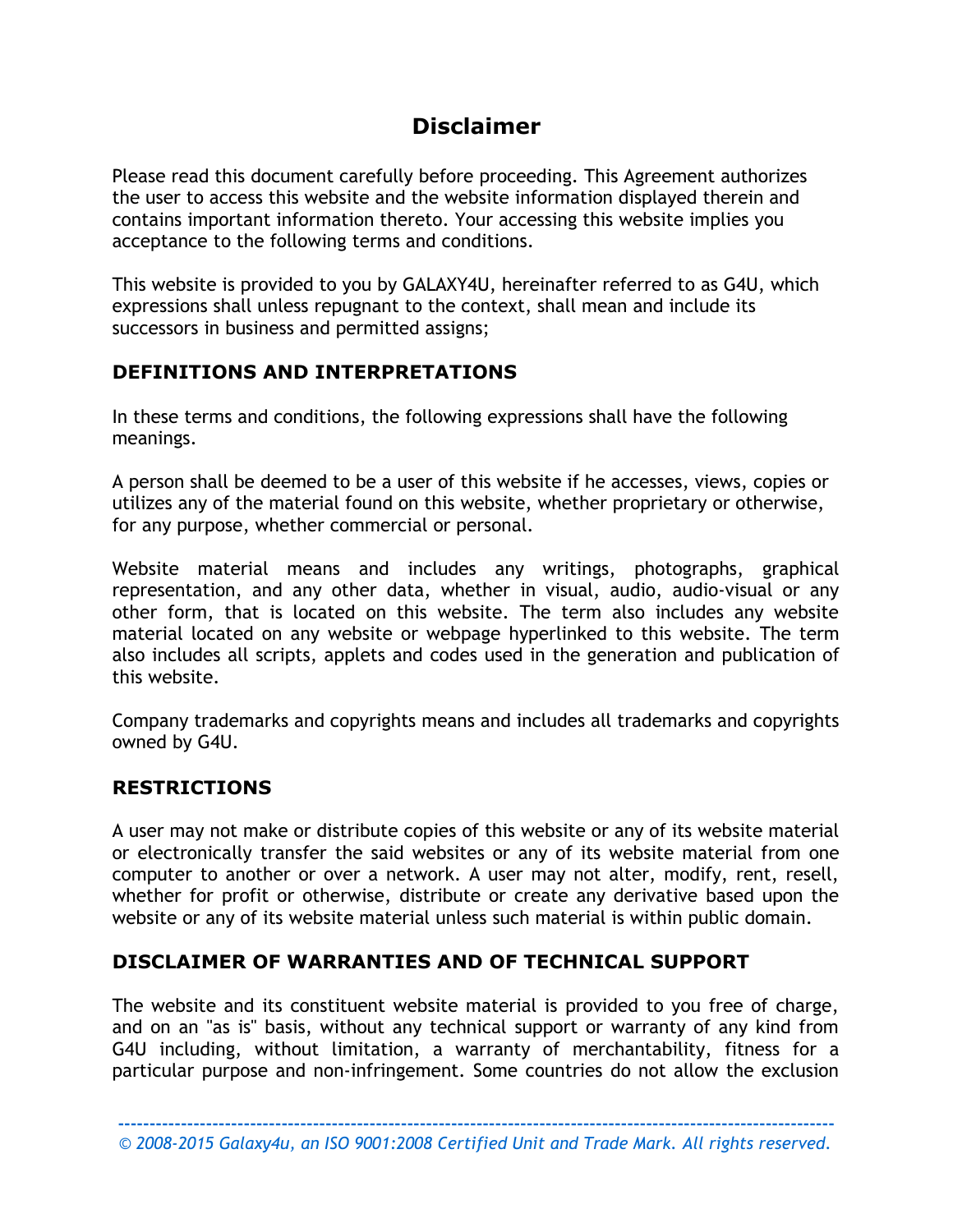of implied warranties, so this exclusion may not apply to you. You may also have other legal rights which may vary from country to country.

These limitations or exclusions of warranties and liability do not affect or prejudice the statutory rights of a consumer who avails of the services of this website for adequate and lawful consideration.

### **TERMS OF USE**

A user of this website and its website material undertakes to be bound by the following terms and conditions:

A user shall not commit any act or acts coming under the following description(s):

- 1. tampering with computer source code documents,
- 2. hacking with computer system,
- 3. using the website services for illegal, immoral, unethical purposes,
- 4. transmitting, publishing, disseminating or displaying any pornographic, or obscene materials,
- 5. transmitting, publishing, disseminating or displaying any material that arouses feelings of animosity and hatred towards any particular religious, political or ideological sect or community,
- 6. violating or infringing any copyrights, trademarks or other proprietary rights of G4U or its affiliates, licentiates, partners and vendors and users,
- 7. committing fraud or misrepresentation using the website or its constituent website material, obtaining, without express consent of G4U, the database or email addresses of the users of the website or its website material,

Commission of any of the above mentioned acts or any unauthorised use of this website and its constituent website material shall render the offender to civil and criminal liabilities.

G4U reserves the right to modify, alter, vary, reduce and discontinue any or all of the facilities offered by this website or its constituent website material. Such alteration, modification variation, reduction or discontinuation shall be without any prejudice and shall not render G4U or its representatives liable for any direct, indirect, special, incidental or consequential damages or loss (including damages for loss of business, loss of profits, or the like) liability.

These terms and conditions are subject to change without prior notice and the user should comply with the updated terms and conditions as posted on this website.

# **LIMITATION OF DAMAGES**

G4U shall not be liable for any direct, indirect, special, incidental or consequential damages or loss (including damages for loss of business, loss of profits, or the like), whether based on breach of contract, tort (including negligence), product and service liability or otherwise, even if G4U or its representatives have been advised of the

**------------------------------------------------------------------------------------------------------------------**

*© 2008-2015 Galaxy4u, an ISO 9001:2008 Certified Unit and Trade Mark. All rights reserved.*